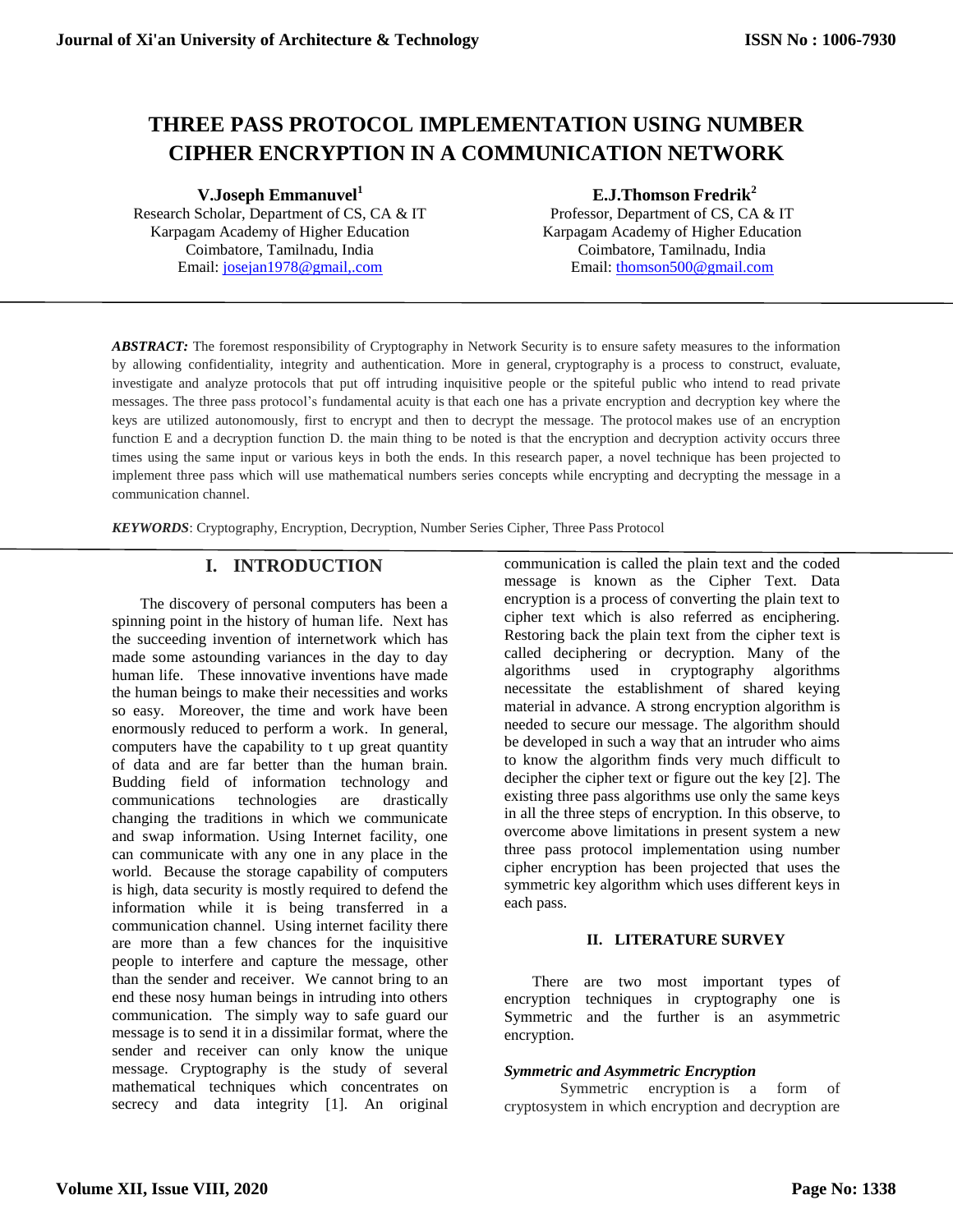performed using the same key and it is also known as conventional encryption. This technique transforms plaintext into cipher text using a secret key and an encryption algorithm. Using the same key and a decryption algorithm, the plain text is recovered from the cipher text [2]. Symmetric systems contain Data Encryption Standard (DES), Advanced Encryption Standard (AES) and Blowfish algorithm which make use of a one and the same key for the sender and receiver. Symmetric key cryptography is furthermore referred to as secret key [3]. Asymmetric encryption is called as public key cryptography where the individuals at the source and destination use dissimilar keys for encrypting and decrypting purposes. This type of encryption contains SSL, DH, RSA and SSH algorithms [4].

In [5] Andizhan Putera Utama Siahaan proposed a new Protocol perception using Three-Pass implementation in Hill Cipher Encryption where 2X2 square matrix has been used as a key.

In [6] Amin Subandi, et al, 2017 suggested yet another Protocol Implementation using the same three pass in Vigenere Cipher Classic Cryptography Algorithm where the researchers introduced a 26X26 matrix representation as the key.

In [7] Boni Oktavianab, et al introduced a cryptographic technique which uses the Three-Pass Protocol Implementation but it is with the help of Caesar Cipher Cryptography where the key used has been 3 with shift values of 5 and 4 respectively. But this method uses the same key in all the three passes.

#### **III. PROPOSED WORK**

In the proposed work, a new three pass protocol implementation technique has been analyzed in which we use mathematical number series for encryption and decryptions processes. Odd number series, prime number series and Fibonacci number series are used in the first, second and third pass of encryption respectively.

| Pass – 2: 1, 2, 3, 5, 7, 11,  Key 2 (K2)   |  |
|--------------------------------------------|--|
| Pass – 3: 0, 1, 1, 2, 3, 5, 8,  Key 3 (K3) |  |

 $C1 = (PT1 + K1)$  Mod 26 --------- $\rightarrow$  Pass - 1 Where  $C1 =$  Cipher Text1,  $K1 =$  Key and 26 is the total number of English alphabets.

Similarly,

 $C2 = (PT2 + K2)$  Mod 26 ----------  $\rightarrow$  Pass - 2  $C31 = (PT3 + K3)$  Mod 26 --------- $\rightarrow$  Pass – 3



**Figure – 1 Three Pass Protocol Scheme**

#### **IV. TESTING AND IMPLEMENTATION**

The three pass protocol implementation scheme using number series cipher has been implemented in this section. Consider the example given below. Let us take into account the following text as the Plain text.

## **PLAIN TEXT: RESEARCH IS CREATING NEW KNOWLEDGE**

First the key taken is an odd number series. Then the second and the third keys will be prime number and Fibonacci number sequence. Hence the encryption happens three times as per the keys used and the encryption process is as follows.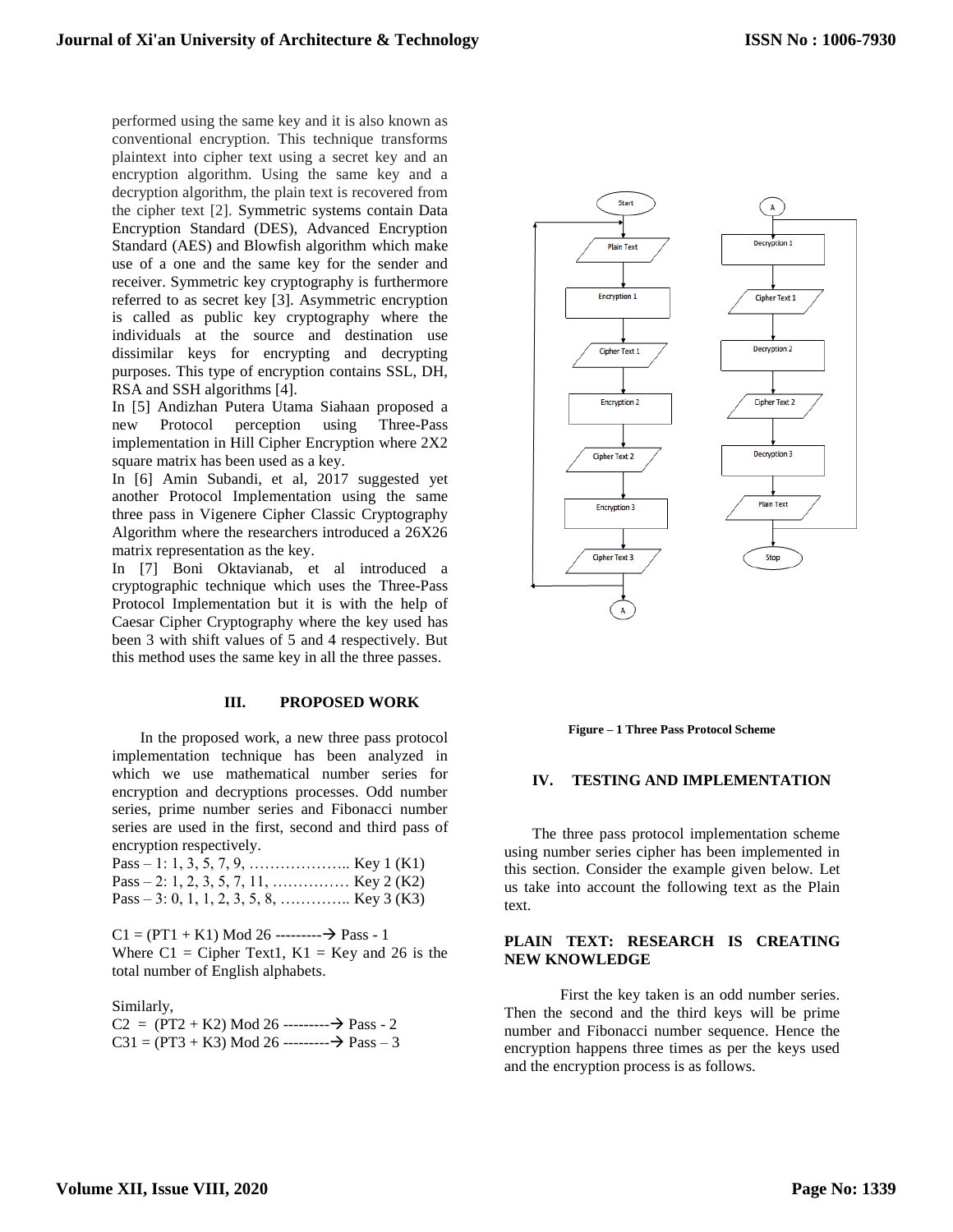| <b>ENCRYPTION</b> |              |          |              |   |   |              |          |   |   |  |  |
|-------------------|--------------|----------|--------------|---|---|--------------|----------|---|---|--|--|
| PT                | R            | E        | S            | E | A | $\mathbb{R}$ | C        | Н |   |  |  |
| <b>CT</b>         | S            | Н        | X            | L | J | C            | P        | W |   |  |  |
| PT                | Ī            | S        |              |   |   |              |          |   |   |  |  |
| <b>CT</b>         | Ζ            | L        |              |   |   |              |          |   |   |  |  |
| PT                | $\mathsf{C}$ | R        | E            | А | T | I            | N        | G |   |  |  |
| <b>CT</b>         | X            | $\Omega$ | D            | F | W | N            | U        | P |   |  |  |
| PT                | N            | E        | W            |   |   |              |          |   |   |  |  |
| <b>CT</b>         | Y            | W        | L            |   |   |              |          |   |   |  |  |
| PT                | K            | N        | O            | W | L | E            | D        | G | E |  |  |
| <b>CT</b>         | Н            | M        | $\mathbb{R}$ | B | S | N            | $\Omega$ | T | T |  |  |

**Table – 1: Encryption in First Pass**

In the above table, the plain text is encrypted by odd number series in the first pass and the encrypted text is SHXLJCPW ZL NODFWNUP YWL HMRBSNOTT.

**Table – 2: Encryption in Second Pass**

|           | <b>ENCRYPTION</b> |          |          |   |   |   |   |   |   |  |  |  |  |
|-----------|-------------------|----------|----------|---|---|---|---|---|---|--|--|--|--|
| PT        | S                 | Н        | X        | L | J | C | P | W |   |  |  |  |  |
| <b>CT</b> | T                 | J        | А        | Q | Q | N | C | N |   |  |  |  |  |
| PT        | Z                 | L        |          |   |   |   |   |   |   |  |  |  |  |
| CT        | W                 | O        |          |   |   |   |   |   |   |  |  |  |  |
| PT        | X                 | $\Omega$ | D        | F | W | N | U | P |   |  |  |  |  |
| <b>CT</b> | А                 | T        | $\Omega$ | V | N | Ī | V | W |   |  |  |  |  |
| PT        | Y                 | W        | L        |   |   |   |   |   |   |  |  |  |  |
| <b>CT</b> | Ī                 | L        | Z        |   |   |   |   |   |   |  |  |  |  |
| PT        | Н                 | M        | R        | B | S | N | O | T | T |  |  |  |  |
| <b>CT</b> | C                 | N        | W        | K | L | K | N | W | Y |  |  |  |  |

In the above table, the plain text is encrypted by prime number series in the second pass and the encrypted text is TJAQQNCN WO ATOVNIVW ILZ CNWKLKNWY.

|           | <b>ENCRYPTION</b> |          |   |   |   |   |             |   |   |  |  |  |  |
|-----------|-------------------|----------|---|---|---|---|-------------|---|---|--|--|--|--|
| PT        | T                 | J        | A | Q | Q | N | $\mathbf C$ | N |   |  |  |  |  |
| CT        | T                 | K        | В | S | T | S | K           | А |   |  |  |  |  |
| PT        | W                 | $\Omega$ |   |   |   |   |             |   |   |  |  |  |  |
| CT        | R                 | W        |   |   |   |   |             |   |   |  |  |  |  |
| PT        | А                 | T        | O | V | N | I | v           | W |   |  |  |  |  |
| CT        | D                 | Е        | C | U | А | U | U           | Н |   |  |  |  |  |
| PT        | I                 | L        | Z |   |   |   |             |   |   |  |  |  |  |
| CT        | S                 | G        | E |   |   |   |             |   |   |  |  |  |  |
| PT        | C                 | N        | W | K | L | K | N           | W | Y |  |  |  |  |
| <b>CT</b> | C                 | S        | B | Z | K | Y | А           | V | M |  |  |  |  |

**Table – 3: Encryption in Third Pass**

In the above table, the plain text is encrypted by Fibonacci number series in the third pass and the encrypted text is TKBSTSKA RW DECUAUUH GE CSBZKYAVM.

The receiver can read the exact message by decrypting the cipher text three times in the reverse order. The reverse order in the three passes will be Fibonacci series, prime number series and the odd number series respectively.

|  | Table – 4: Decryption in Third Pass |  |  |
|--|-------------------------------------|--|--|
|--|-------------------------------------|--|--|

|    | <b>DECRYPTION</b> |          |          |   |   |   |   |   |   |  |  |  |  |
|----|-------------------|----------|----------|---|---|---|---|---|---|--|--|--|--|
| CT | T                 | K        | B        | S | T | S | K | A |   |  |  |  |  |
| PT | T                 | J        | A        | Q | Q | N | C | N |   |  |  |  |  |
| CT | $\mathbb{R}$      | W        |          |   |   |   |   |   |   |  |  |  |  |
| PT | W                 | $\Omega$ |          |   |   |   |   |   |   |  |  |  |  |
| CT | D                 | E        | C        | U | A | U | U | H |   |  |  |  |  |
| PT | A                 | T        | $\Omega$ | V | N | Ī | v | W |   |  |  |  |  |
| CT | S                 | G        | E        |   |   |   |   |   |   |  |  |  |  |
| PT | I                 | L        | Z        |   |   |   |   |   |   |  |  |  |  |
| CT | C                 | S        | B        | Ζ | K | Y | А | V | M |  |  |  |  |
| PT | C                 | N        | W        | K | L | K | N | W | Y |  |  |  |  |

The cipher text is still unreadable since another two passes of decryption is pending. The following table gives a clear picture of the decryption process using the prime number series in the second pass.

|  | Table – 5: Decryption in Second Pass |  |  |  |
|--|--------------------------------------|--|--|--|
|--|--------------------------------------|--|--|--|

|           | <b>DECRYPTION</b> |             |              |   |   |         |   |   |   |  |  |  |  |
|-----------|-------------------|-------------|--------------|---|---|---------|---|---|---|--|--|--|--|
| CT        | T                 | J           | A            | Q | Q | N       | C | N |   |  |  |  |  |
| <b>PT</b> | S                 | H           | X            | L | J | C       | P | W |   |  |  |  |  |
| CT        | W                 | $\Omega$    |              |   |   |         |   |   |   |  |  |  |  |
| PT        | Z                 | L           |              |   |   |         |   |   |   |  |  |  |  |
| CT        | A                 | T           | $\Omega$     | V | N | Ī       | V | W |   |  |  |  |  |
| PT        | X                 | $\mathbf O$ | D            | F | W | N       | U | P |   |  |  |  |  |
| CT        | Ī                 | L           | Ζ            |   |   |         |   |   |   |  |  |  |  |
| PT        | Y                 | W           | L            |   |   |         |   |   |   |  |  |  |  |
| CT        | $\mathbf C$       | N           | W            | K | L | $\bf K$ | N | W | Y |  |  |  |  |
| PT        | Η                 | M           | $\mathbb{R}$ | B | S | N       | O | T | T |  |  |  |  |

In the final first pass, the cipher text is converted into the readable natural text in the reverse order using the key which is the odd number series.